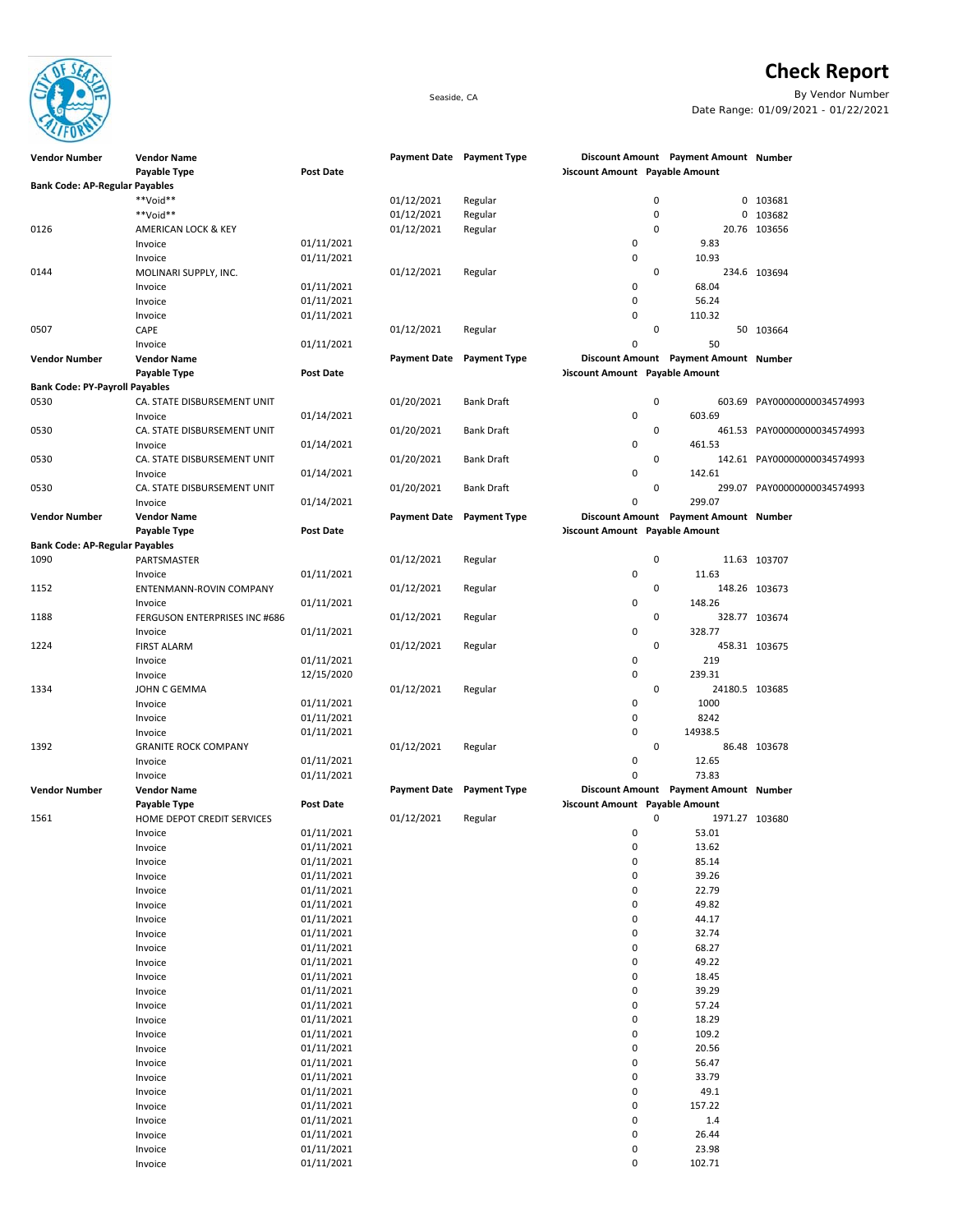|                      | Invoice                                  | 01/11/2021       |                     |                           | 0                                     |   | 100.49                                |               |
|----------------------|------------------------------------------|------------------|---------------------|---------------------------|---------------------------------------|---|---------------------------------------|---------------|
|                      | Invoice                                  | 01/11/2021       |                     |                           | 0                                     |   | 15.27                                 |               |
|                      | Invoice                                  | 01/11/2021       |                     |                           | $\mathbf 0$                           |   | 23.54                                 |               |
|                      | Invoice                                  | 01/11/2021       |                     |                           | $\mathbf 0$                           |   | 12.61                                 |               |
|                      | Invoice                                  | 01/11/2021       |                     |                           | 0                                     |   | 19.98                                 |               |
|                      | Invoice                                  | 01/11/2021       |                     |                           | 0                                     |   | 3.26                                  |               |
|                      | Invoice                                  | 01/11/2021       |                     |                           | 0                                     |   | 114.12                                |               |
|                      | Credit Memo                              | 11/05/2020       |                     |                           | 0                                     |   | $-61.18$                              |               |
|                      | Invoice                                  | 01/11/2021       |                     |                           | 0                                     |   | 49.48                                 |               |
|                      | Invoice                                  | 01/11/2021       |                     |                           | 0                                     |   | 20.77                                 |               |
|                      |                                          |                  |                     |                           | 0                                     |   |                                       |               |
|                      | Invoice                                  | 01/11/2021       |                     |                           |                                       |   | 23.1                                  |               |
|                      | Invoice                                  | 01/11/2021       |                     |                           | 0                                     |   | 66.42                                 |               |
|                      | Credit Memo                              | 01/11/2021       |                     |                           | 0                                     |   | $-55.67$                              |               |
|                      | Invoice                                  | 01/11/2021       |                     |                           | 0                                     |   | 92.58                                 |               |
|                      | Invoice                                  | 01/11/2021       |                     |                           | $\mathbf 0$                           |   | 53.97                                 |               |
|                      | Invoice                                  | 01/11/2021       |                     |                           | 0                                     |   | 142.81                                |               |
|                      | Invoice                                  | 01/11/2021       |                     |                           | 0                                     |   | 108.42                                |               |
|                      | Invoice                                  | 01/11/2021       |                     |                           | 0                                     |   | 21.52                                 |               |
|                      | Invoice                                  | 01/11/2021       |                     |                           | 0                                     |   | 47.6                                  |               |
| 1569                 | <b>HOPE SERVICES</b>                     |                  | 01/12/2021          | Regular                   |                                       | 0 |                                       | 4243.2 103683 |
|                      | Invoice                                  | 01/11/2021       |                     |                           | 0                                     |   | 4243.2                                |               |
| 1743                 | JOHNSTONE SUPPLY FRESNO                  |                  | 01/12/2021          | Regular                   |                                       | 0 |                                       | 44.64 103687  |
|                      | Invoice                                  | 01/11/2021       |                     |                           | 0                                     |   | 44.64                                 |               |
| 1868                 | KUTAK ROCK LLP                           |                  | 01/12/2021          | Regular                   |                                       | 0 |                                       | 29571 103688  |
|                      | Invoice                                  | 01/11/2021       |                     |                           | 0                                     |   | 8385                                  |               |
|                      | Invoice                                  | 01/11/2021       |                     |                           | 0                                     |   | 7851                                  |               |
|                      | Invoice                                  | 01/11/2021       |                     |                           | 0                                     |   | 9240                                  |               |
|                      |                                          |                  |                     |                           | $\mathbf 0$                           |   |                                       |               |
|                      | Invoice                                  | 01/11/2021       |                     |                           |                                       |   | 4095                                  |               |
| 2184                 | MISSION LINEN SERVICE                    |                  | 01/12/2021          | Regular                   |                                       | 0 |                                       | 95.15 103692  |
|                      | Invoice                                  | 01/11/2021       |                     |                           | 0                                     |   | 80.46                                 |               |
|                      | Invoice                                  | 01/11/2021       |                     |                           | $\mathbf 0$                           |   | 14.69                                 |               |
| Vendor Number        | <b>Vendor Name</b>                       |                  | <b>Payment Date</b> | <b>Payment Type</b>       |                                       |   | Discount Amount Payment Amount Number |               |
|                      | Payable Type                             | <b>Post Date</b> |                     |                           | <b>Discount Amount Payable Amount</b> |   |                                       |               |
| 2186                 | MISSION UNIFORM SERVICE                  |                  | 01/12/2021          | Regular                   |                                       | 0 | 1558.59 103693                        |               |
|                      | Invoice                                  | 01/11/2021       |                     |                           | 0                                     |   | 381.42                                |               |
|                      | Invoice                                  | 01/11/2021       |                     |                           | 0                                     |   | 381.42                                |               |
|                      | Invoice                                  | 01/11/2021       |                     |                           | 0                                     |   | 415.41                                |               |
|                      | Invoice                                  | 01/11/2021       |                     |                           | 0                                     |   | 104.59                                |               |
|                      | Invoice                                  | 01/11/2021       |                     |                           | 0                                     |   | 37.59                                 |               |
|                      | Invoice                                  | 01/11/2021       |                     |                           | 0                                     |   | 238.16                                |               |
| 2236                 | MBS BUSINESS SYSTEMS                     |                  | 01/12/2021          | Regular                   |                                       | 0 |                                       | 301.17 103691 |
|                      | Invoice                                  | 01/11/2021       |                     |                           | 0                                     |   | 141.79                                |               |
|                      |                                          | 01/11/2021       |                     |                           | 0                                     |   | 159.38                                |               |
|                      | Invoice                                  |                  |                     |                           |                                       |   |                                       |               |
| 2238                 | MONTEREY BAY PEST CONTROL                |                  | 01/12/2021          | Regular                   |                                       | 0 |                                       | 377 103696    |
|                      | Invoice                                  | 01/11/2021       |                     |                           | 0                                     |   | 90                                    |               |
|                      | Invoice                                  | 01/11/2021       |                     |                           | 0                                     |   | 62                                    |               |
|                      | Invoice                                  | 01/11/2021       |                     |                           | 0                                     |   | 60                                    |               |
|                      | Invoice                                  | 01/11/2021       |                     |                           | $\mathbf 0$                           |   | 100                                   |               |
|                      | Invoice                                  | 01/11/2021       |                     |                           | 0                                     |   | 65                                    |               |
| 2351                 | MONTEREY TIRE SERVICE                    |                  | 01/12/2021          | Regular                   |                                       | 0 | 2574.51 103699                        |               |
|                      | Invoice                                  | 01/11/2021       |                     |                           | 0                                     |   | 49.46                                 |               |
|                      | Invoice                                  | 01/11/2021       |                     |                           | 0                                     |   | 496.79                                |               |
|                      | Invoice                                  | 01/11/2021       |                     |                           | 0                                     |   | 79.95                                 |               |
|                      | Invoice                                  | 01/11/2021       |                     |                           | 0                                     |   | 1051.25                               |               |
|                      | Invoice                                  | 01/11/2021       |                     |                           | 0                                     |   | 150.87                                |               |
|                      | Invoice                                  | 01/11/2021       |                     |                           | 0                                     |   | 746.19                                |               |
| 2652                 | PACIFIC GAS & ELECTRIC                   |                  | 01/12/2021          | Regular                   |                                       | 0 | 47568.56 103701                       |               |
|                      | Invoice                                  | 01/11/2021       |                     |                           | 0                                     |   | 47568.56                              |               |
| 2652                 | PACIFIC GAS & ELECTRIC                   |                  | 01/12/2021          | Regular                   |                                       | 0 | 39902.74 103702                       |               |
|                      | Invoice                                  | 01/11/2021       |                     |                           | 0                                     |   | 39902.74                              |               |
| 2652                 |                                          |                  | 01/12/2021          |                           |                                       | 0 |                                       |               |
|                      | PACIFIC GAS & ELECTRIC                   |                  |                     | Regular                   |                                       |   | 5465.56 103703                        |               |
|                      | Invoice                                  | 01/11/2021       |                     |                           | 0                                     |   | 5465.56                               |               |
| 2652                 | PACIFIC GAS & ELECTRIC                   |                  | 01/12/2021          | Regular                   |                                       | 0 | 45593.97 103704                       |               |
|                      | Invoice                                  | 01/11/2021       |                     |                           | 0                                     |   | 45593.97                              |               |
| 2652                 | PACIFIC GAS & ELECTRIC                   |                  | 01/12/2021          | Regular                   |                                       | 0 | 45786.11 103705                       |               |
|                      | Invoice                                  | 01/11/2021       |                     |                           | 0                                     |   | 45786.11                              |               |
| 2663                 | PACIFIC SMOG                             |                  | 01/12/2021          | Regular                   |                                       | 0 |                                       | 39.75 103706  |
|                      | Invoice                                  | 01/11/2021       |                     |                           | 0                                     |   | 39.75                                 |               |
| 2752                 | PENINSULA WELDING & MEDICAL SUPPLY, INC. |                  | 01/12/2021          | Regular                   |                                       | 0 |                                       | 25.8 103708   |
|                      | Invoice                                  | 01/11/2021       |                     |                           | 0                                     |   | 25.8                                  |               |
| 2816                 | PLUG & PAY TECHNOLOGIES, INC.            |                  | 01/12/2021          | Regular                   |                                       | 0 |                                       | 30 103709     |
|                      | Invoice                                  | 01/11/2021       |                     |                           | 0                                     |   | 15                                    |               |
|                      | Invoice                                  | 01/11/2021       |                     |                           | 0                                     |   | 15                                    |               |
| <b>Vendor Number</b> | <b>Vendor Name</b>                       |                  |                     | Payment Date Payment Type |                                       |   | Discount Amount Payment Amount Number |               |
|                      | Payable Type                             | <b>Post Date</b> |                     |                           | <b>Discount Amount</b> Payable Amount |   |                                       |               |
| 2849                 | PREMIUM AUTO PARTS, INC.                 |                  | 01/12/2021          | Regular                   |                                       | 0 |                                       | 836.33 103711 |
|                      | Invoice                                  | 01/11/2021       |                     |                           | 0                                     |   | 6.5                                   |               |
|                      |                                          |                  |                     |                           |                                       |   |                                       |               |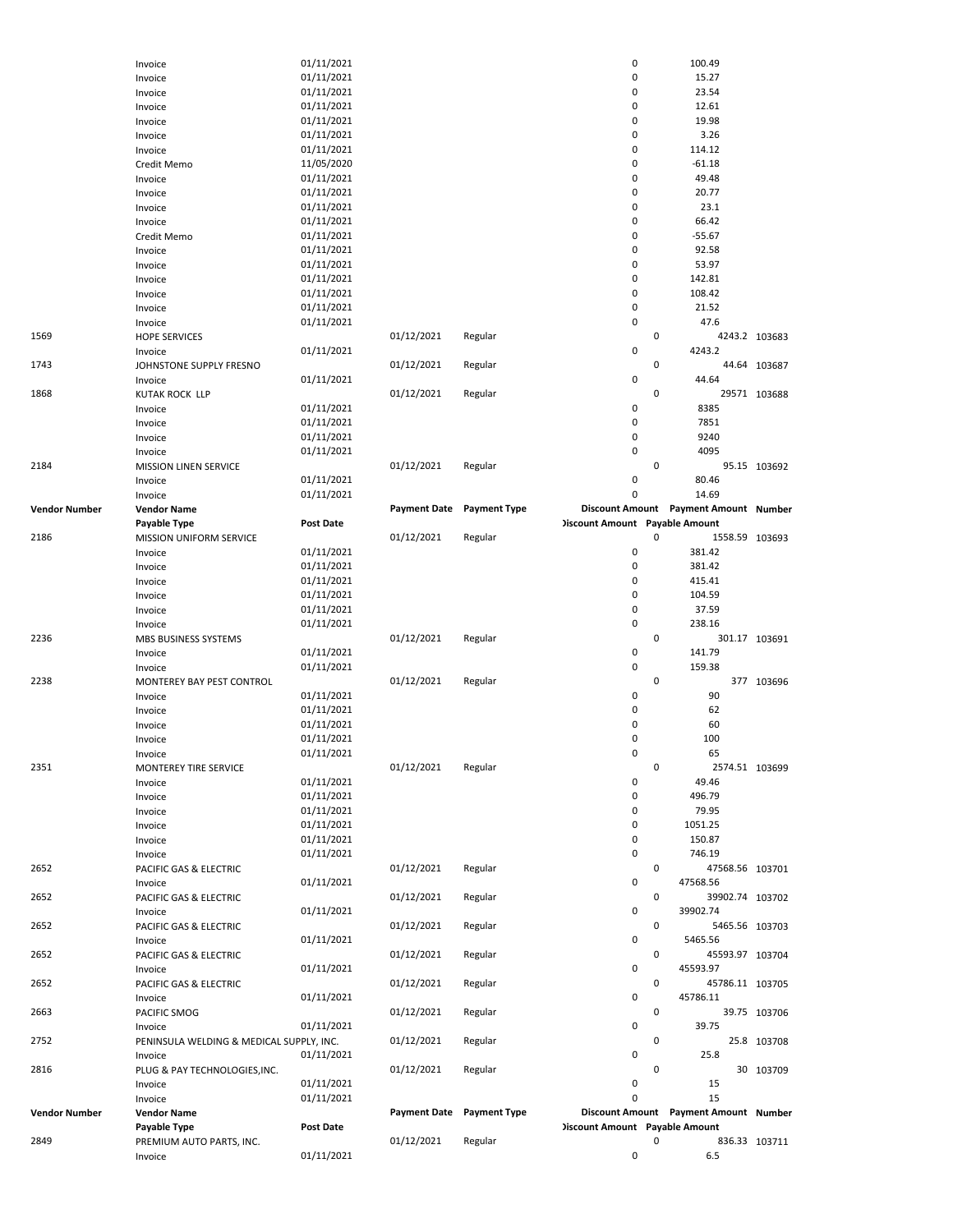|                                       | Invoice                             | 01/11/2021       |                           |                     | 0                                     |   | 212.66                                |                      |
|---------------------------------------|-------------------------------------|------------------|---------------------------|---------------------|---------------------------------------|---|---------------------------------------|----------------------|
|                                       | Invoice                             | 01/11/2021       |                           |                     | 0                                     |   | 9.05                                  |                      |
|                                       | Invoice                             | 01/11/2021       |                           |                     | 0                                     |   | 5.82                                  |                      |
|                                       | Invoice                             | 01/11/2021       |                           |                     | 0                                     |   | 150.71                                |                      |
|                                       | Invoice                             | 01/11/2021       |                           |                     | 0                                     |   | 342.49                                |                      |
|                                       | Invoice                             | 01/11/2021       |                           |                     | 0                                     |   | 109.1                                 |                      |
|                                       |                                     |                  |                           |                     |                                       |   |                                       |                      |
| <b>Vendor Number</b>                  | <b>Vendor Name</b>                  |                  | Payment Date Payment Type |                     |                                       |   | Discount Amount Payment Amount Number |                      |
|                                       | Payable Type                        | <b>Post Date</b> |                           |                     | <b>Discount Amount</b> Payable Amount |   |                                       |                      |
| <b>Bank Code: PY-Payroll Payables</b> |                                     |                  |                           |                     |                                       |   |                                       |                      |
| 2877                                  | PUBLIC EMPLOYEES' RETIREMENT SYSTEM |                  | 01/11/2021                | <b>Bank Draft</b>   |                                       | 0 |                                       | 0.16 1001747282      |
|                                       | Debit Memo                          | 12/17/2020       |                           |                     | 0                                     |   | 0.16                                  |                      |
| 2877                                  |                                     |                  | 01/11/2021                | <b>Bank Draft</b>   |                                       | 0 |                                       | 119675.58 1001747282 |
|                                       | PUBLIC EMPLOYEES' RETIREMENT SYSTEM |                  |                           |                     |                                       |   |                                       |                      |
|                                       | Invoice                             | 12/17/2020       |                           |                     | 0                                     |   | 119675.58                             |                      |
| <b>Vendor Number</b>                  | <b>Vendor Name</b>                  |                  | <b>Payment Date</b>       | <b>Payment Type</b> |                                       |   | Discount Amount Payment Amount Number |                      |
|                                       | Payable Type                        | <b>Post Date</b> |                           |                     | <b>Discount Amount Payable Amount</b> |   |                                       |                      |
| <b>Bank Code: AP-Regular Payables</b> |                                     |                  |                           |                     |                                       |   |                                       |                      |
| 2888                                  | PURE H20 INC.                       |                  | 01/12/2021                | Regular             |                                       | 0 |                                       | 65.54 103713         |
|                                       | Invoice                             | 01/11/2021       |                           |                     | 0                                     |   | 65.54                                 |                      |
|                                       |                                     |                  |                           |                     |                                       |   |                                       |                      |
| 3211                                  | SHERWIN-WILLIAMS CO.                |                  | 01/12/2021                | Regular             |                                       | 0 |                                       | 90.01 103716         |
|                                       | Invoice                             | 01/11/2021       |                           |                     | 0                                     |   | 90.01                                 |                      |
| 3244                                  | SLAKEY BROTHERS, INC.               |                  | 01/12/2021                | Regular             |                                       | 0 |                                       | 428.38 103717        |
|                                       | Invoice                             | 01/11/2021       |                           |                     | 0                                     |   | 428.38                                |                      |
| 3307                                  | <b>SAME DAY SHRED</b>               |                  | 01/12/2021                | Regular             |                                       | 0 |                                       | 45 103715            |
|                                       |                                     |                  |                           |                     | 0                                     |   | 45                                    |                      |
|                                       | Invoice                             | 01/11/2021       |                           |                     |                                       |   |                                       |                      |
| 3319                                  | STAPLES ADVANTAGE                   |                  | 01/12/2021                | Regular             |                                       | 0 |                                       | 465.06 103719        |
|                                       | Invoice                             | 01/11/2021       |                           |                     | 0                                     |   | 31.56                                 |                      |
|                                       | Invoice                             | 01/11/2021       |                           |                     | 0                                     |   | 31.56                                 |                      |
|                                       | Invoice                             | 01/11/2021       |                           |                     | 0                                     |   | 31.56                                 |                      |
|                                       |                                     |                  |                           |                     | 0                                     |   | 31.56                                 |                      |
|                                       | Invoice                             | 01/11/2021       |                           |                     |                                       |   |                                       |                      |
|                                       | Invoice                             | 01/11/2021       |                           |                     | 0                                     |   | 122.85                                |                      |
|                                       | Invoice                             | 01/11/2021       |                           |                     | 0                                     |   | 14.19                                 |                      |
|                                       | Invoice                             | 01/11/2021       |                           |                     | 0                                     |   | 96.12                                 |                      |
|                                       | Invoice                             | 01/11/2021       |                           |                     | 0                                     |   | 48.23                                 |                      |
|                                       |                                     |                  |                           |                     | 0                                     |   | 24.01                                 |                      |
|                                       | Invoice                             | 01/11/2021       |                           |                     |                                       |   |                                       |                      |
|                                       | Invoice                             | 01/11/2021       |                           |                     | 0                                     |   | 33.42                                 |                      |
| 3595                                  | VAPOR CLEANERS, INC.                |                  | 01/12/2021                | Regular             |                                       | 0 |                                       | 94.86 103724         |
|                                       | Invoice                             | 01/11/2021       |                           |                     | 0                                     |   | 16.32                                 |                      |
|                                       | Invoice                             | 01/11/2021       |                           |                     | 0                                     |   | 16.32                                 |                      |
|                                       | Invoice                             |                  |                           |                     | 0                                     |   | 16.32                                 |                      |
|                                       |                                     | 01/11/2021       |                           |                     |                                       |   |                                       |                      |
|                                       | Invoice                             | 01/11/2021       |                           |                     | 0                                     |   | 45.9                                  |                      |
| 3851                                  | BOUND TREE MEDICAL, LLC             |                  | 01/12/2021                | Regular             |                                       | 0 |                                       | 340.54 103662        |
|                                       | Invoice                             | 01/11/2021       |                           |                     | 0                                     |   | 340.54                                |                      |
| 4174                                  | POTTER'S ELECTRONICS                |                  | 01/12/2021                | Regular             |                                       | 0 |                                       | 510 103710           |
|                                       |                                     | 01/11/2021       |                           |                     | 0                                     |   | 510                                   |                      |
|                                       | Invoice                             |                  |                           |                     |                                       |   |                                       |                      |
| 4425                                  | MONTEREY AUTO SUPPLY                |                  | 01/12/2021                | Regular             |                                       | 0 |                                       | 571.35 103695        |
|                                       | Invoice                             | 01/11/2021       |                           |                     | 0                                     |   | 93.78                                 |                      |
|                                       | Invoice                             | 01/11/2021       |                           |                     | 0                                     |   | 62.44                                 |                      |
|                                       | Invoice                             | 01/11/2021       |                           |                     | 0                                     |   | 14.45                                 |                      |
|                                       | Invoice                             | 01/11/2021       |                           |                     | 0                                     |   | 58.65                                 |                      |
|                                       | Invoice                             | 01/11/2021       |                           |                     | 0                                     |   | 57.62                                 |                      |
|                                       |                                     |                  |                           |                     |                                       |   |                                       |                      |
|                                       | Invoice                             | 01/11/2021       |                           |                     | 0                                     |   | 40.62                                 |                      |
|                                       | Invoice                             | 01/11/2021       |                           |                     | 0                                     |   | 235.62                                |                      |
|                                       | Invoice                             | 01/11/2021       |                           |                     | 0                                     |   | 8.17                                  |                      |
| 4487                                  | PTS COMMUNICATIONS                  |                  | 01/12/2021                | Regular             |                                       | 0 |                                       | 159 103712           |
|                                       | Invoice                             | 01/11/2021       |                           |                     | 0                                     |   | 103                                   |                      |
|                                       |                                     |                  |                           |                     | 0                                     |   |                                       |                      |
|                                       | Invoice                             | 01/11/2021       |                           |                     |                                       |   | 56                                    |                      |
| 4892                                  | EDGES ELECTRICAL GROUP              |                  | 01/12/2021                | Regular             |                                       | 0 | 1032.31 103672                        |                      |
|                                       | Invoice                             | 01/11/2021       |                           |                     | 0                                     |   | 127.84                                |                      |
|                                       | Invoice                             | 01/11/2021       |                           |                     | 0                                     |   | 623.44                                |                      |
|                                       | Invoice                             | 01/11/2021       |                           |                     | 0                                     |   | 175.63                                |                      |
|                                       | Credit Memo                         | 01/11/2021       |                           |                     | 0                                     |   | $-175.63$                             |                      |
|                                       |                                     |                  |                           |                     |                                       |   |                                       |                      |
|                                       | Invoice                             | 01/11/2021       |                           |                     | 0                                     |   | 175.63                                |                      |
|                                       | Invoice                             | 01/11/2021       |                           |                     | 0                                     |   | 105.4                                 |                      |
| 4970                                  | <b>WHITSON ENGINEERS</b>            |                  | 01/12/2021                | Regular             |                                       | 0 |                                       | 1076 103727          |
|                                       | Invoice                             | 01/11/2021       |                           |                     | 0                                     |   | 1076                                  |                      |
| <b>Vendor Number</b>                  | <b>Vendor Name</b>                  |                  | <b>Payment Date</b>       | <b>Payment Type</b> |                                       |   | Discount Amount Payment Amount Number |                      |
|                                       | Payable Type                        | <b>Post Date</b> |                           |                     | <b>Discount Amount</b> Payable Amount |   |                                       |                      |
|                                       |                                     |                  |                           |                     |                                       |   |                                       |                      |
| 5854                                  | DELLA MORA HEATING,                 |                  | 01/12/2021                | Regular             |                                       | 0 |                                       | 430 103671           |
|                                       | Invoice                             | 01/11/2021       |                           |                     | 0                                     |   | 430                                   |                      |
| 5875                                  | HINDERLITER, de LLAMAS & ASSOCIATES |                  | 01/12/2021                | Regular             |                                       | 0 | 3321.81 103679                        |                      |
|                                       | Invoice                             | 01/11/2021       |                           |                     | 0                                     |   | 3321.81                               |                      |
| 5996                                  | WITMER-TYSON IMPORTS                |                  | 01/12/2021                | Regular             |                                       | 0 |                                       | 650 103728           |
|                                       |                                     |                  |                           |                     |                                       |   |                                       |                      |
|                                       | Invoice                             | 01/11/2021       |                           |                     | 0                                     |   | 650                                   |                      |
| 6197                                  | U.S. BANK EQUIPMENT FINANCE         |                  | 01/12/2021                | Regular             |                                       | 0 |                                       | 829.75 103722        |
|                                       | Invoice                             | 01/11/2021       |                           |                     | 0                                     |   | 311.75                                |                      |
|                                       | Invoice                             | 01/11/2021       |                           |                     | 0                                     |   | 518                                   |                      |
| 6231                                  | <b>CSC OF SALINAS</b>               |                  | 01/12/2021                | Regular             |                                       | 0 |                                       | 178.3 103667         |
|                                       |                                     |                  |                           |                     |                                       |   |                                       |                      |